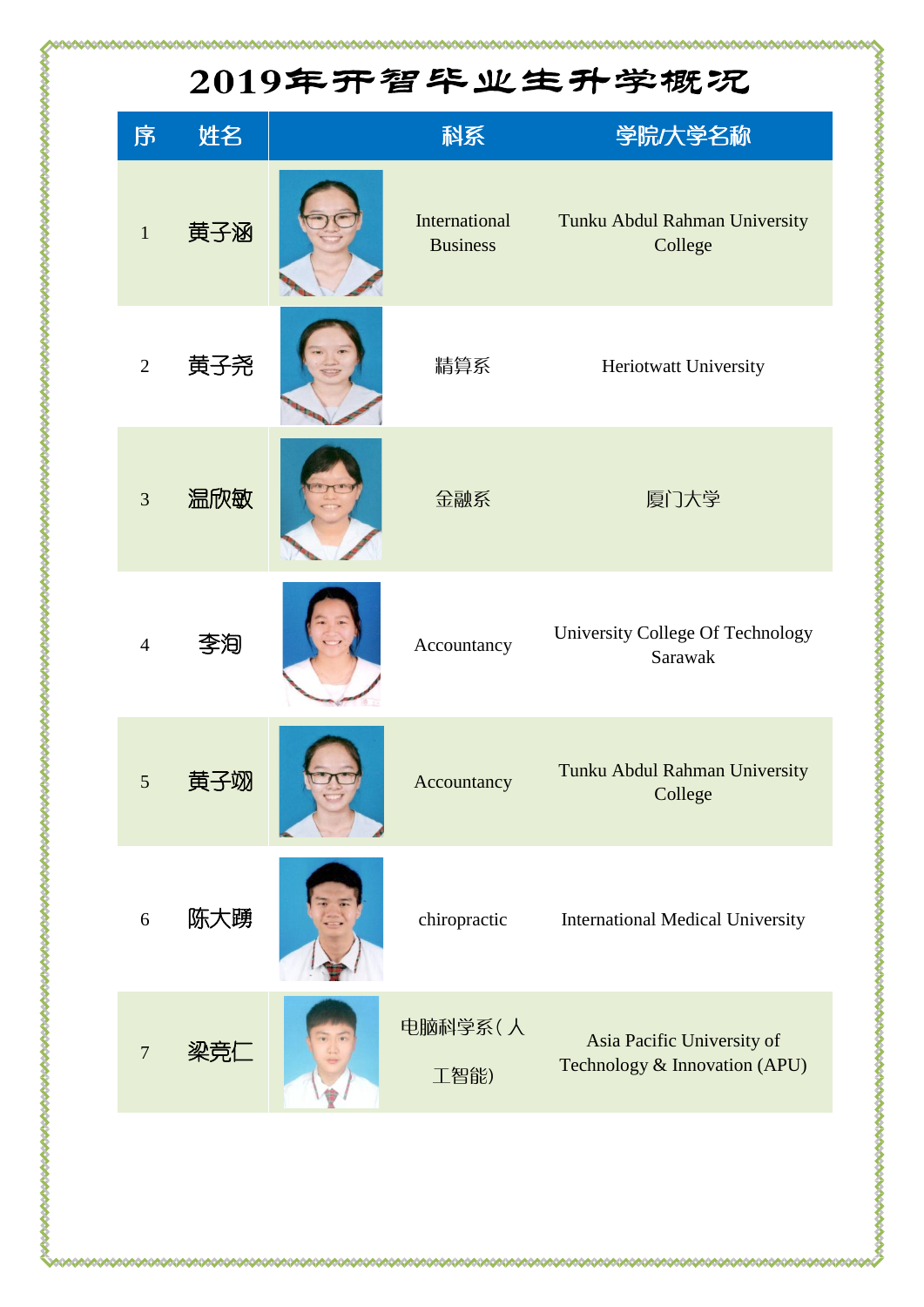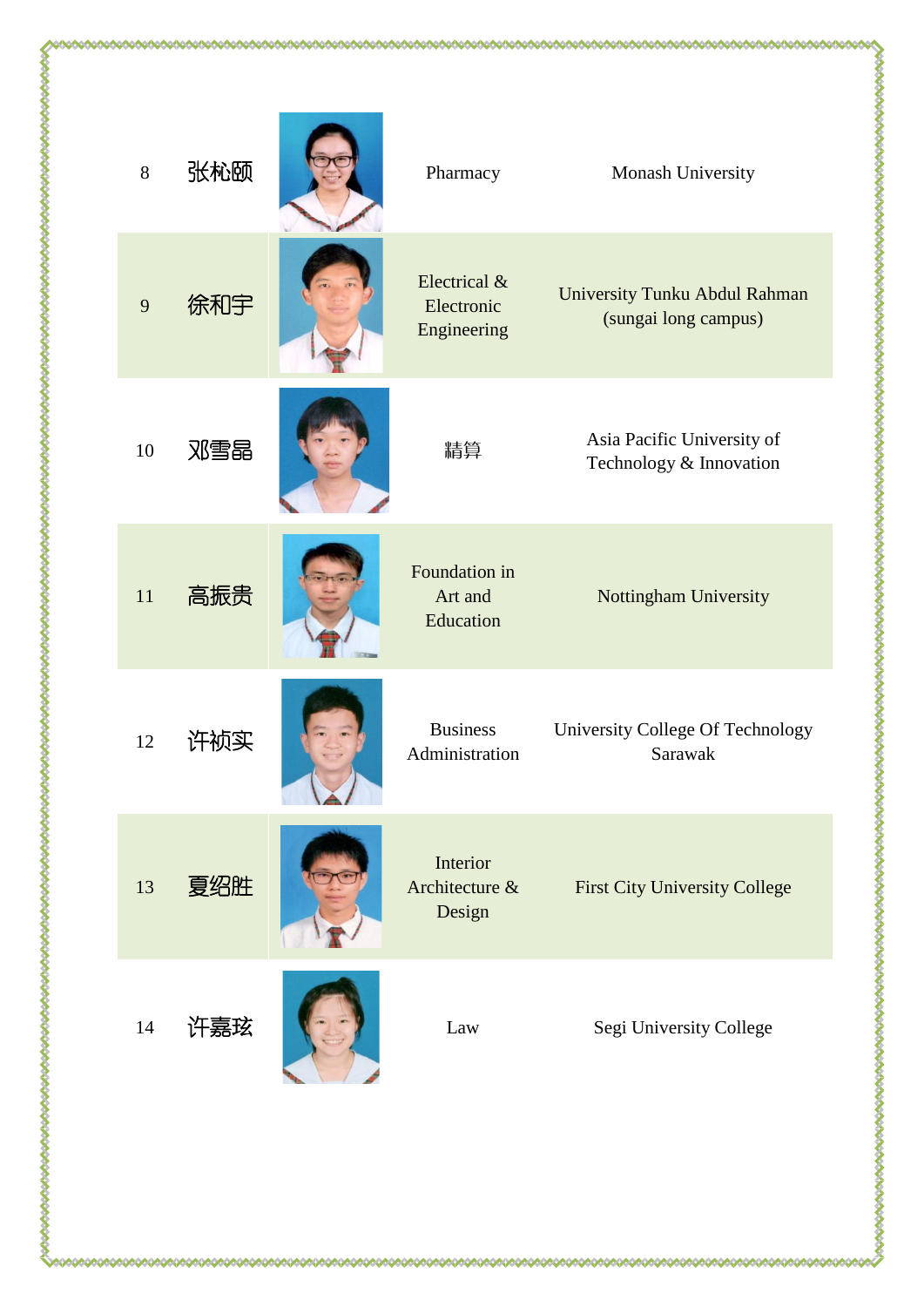

Asia Pacific University

皇厨餐饮培训学院

Xiamen University Malaysia

斯威市大学, 砂拉越

**Fame International College** 

**Culinary Arts**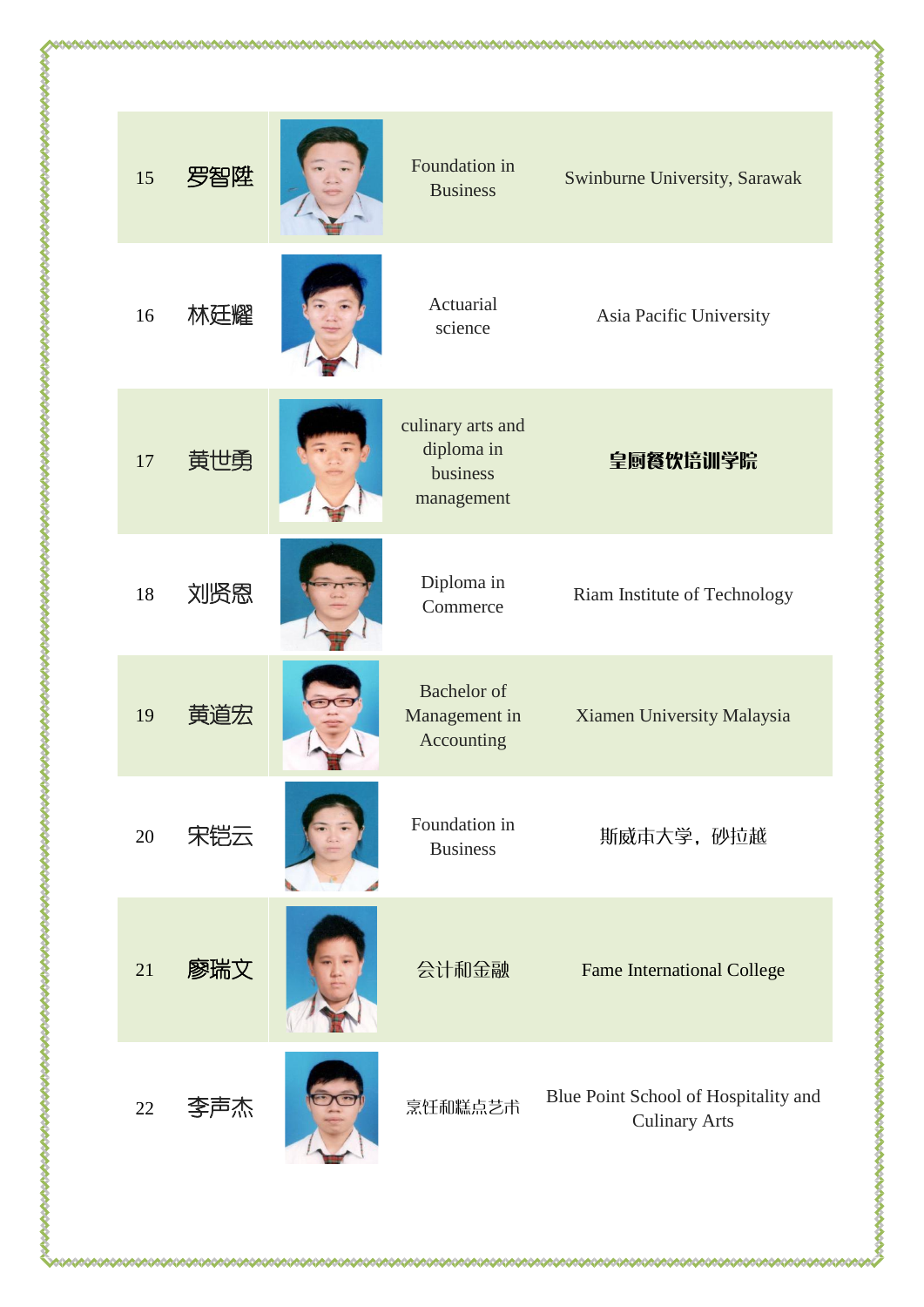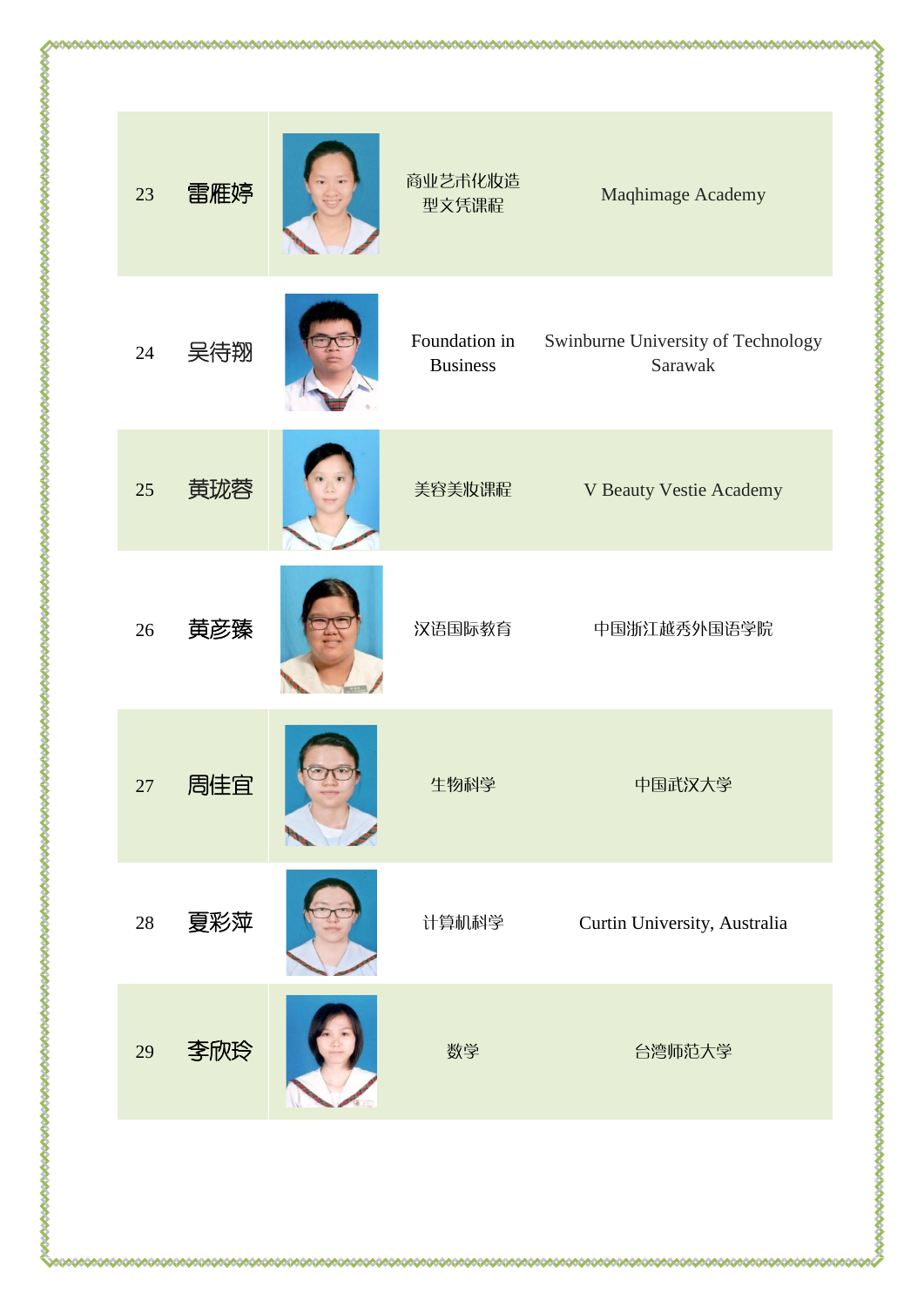